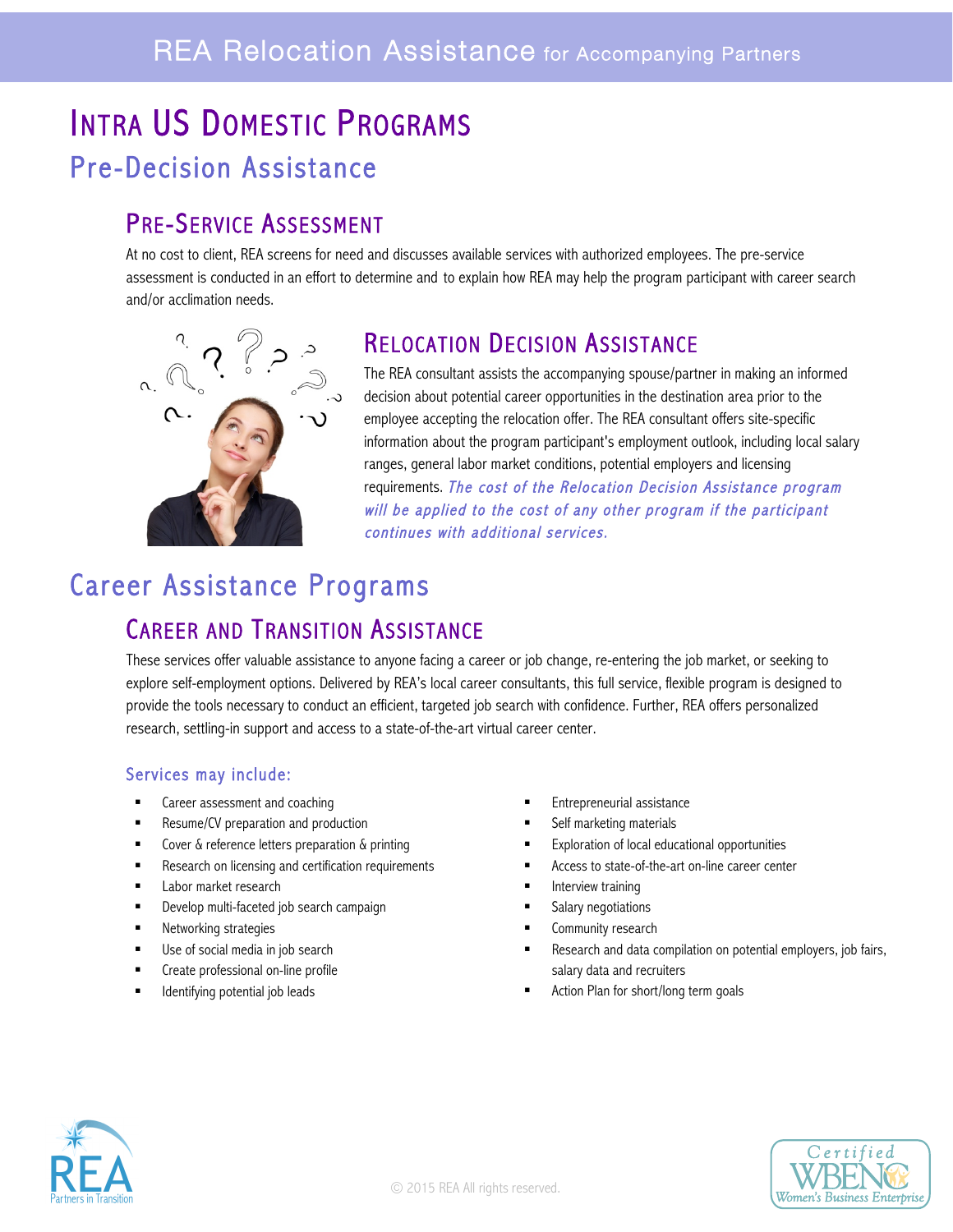# CAREER ADVANTAGE PLUS — Executive Services<br>This full-service program is completely individualized; flexible and designed to address the unique requirements of Senior Level

Professionals and Executives engaged in a job search. They can choose when, where and how to access the services. Whether they choose to meet face-to-face with an Executive Coach or consult by phone from home or while on the road, the participant will have easy access to our consultant team, customized resources, state-of-the-art technology, and administrative support to help them achieve their goals.



ACCLIMATION ASSISTANCE<br>This affordable service is designed to assist the single transferee, spouse/partner and family in successfully establishing connections and making a smooth transition to their new community. A highly trained Professional Coach, located in the destination area, will provide comprehensive resources and personalized guidance until objectives are met. Below is a sampling of services that may be provided:

### Explore & Examine Options Identify Objectives & Develop a Personal Action Plan Provide Counseling on managing change during the relocation Develop Customized Research Package that may include:

- o Specialized training programs and advanced education courses
- o Healthcare professionals
- o Childcare & elder care resources as needed
- o School information (public and private)
- o Places of worship
- o Volunteer opportunities
- o Recreational & cultural activities
- o Sports programs and hobbies
- o Veterinary services and pet boarding

### Referral to Local Resources/Networking Opportunities

- o Encourage networking through clubs, alumni, local groups of interest
- o Assist in creating new support systems, networks and making connections

in-person and online

### Coaching on Implementation of Personal Action Plan